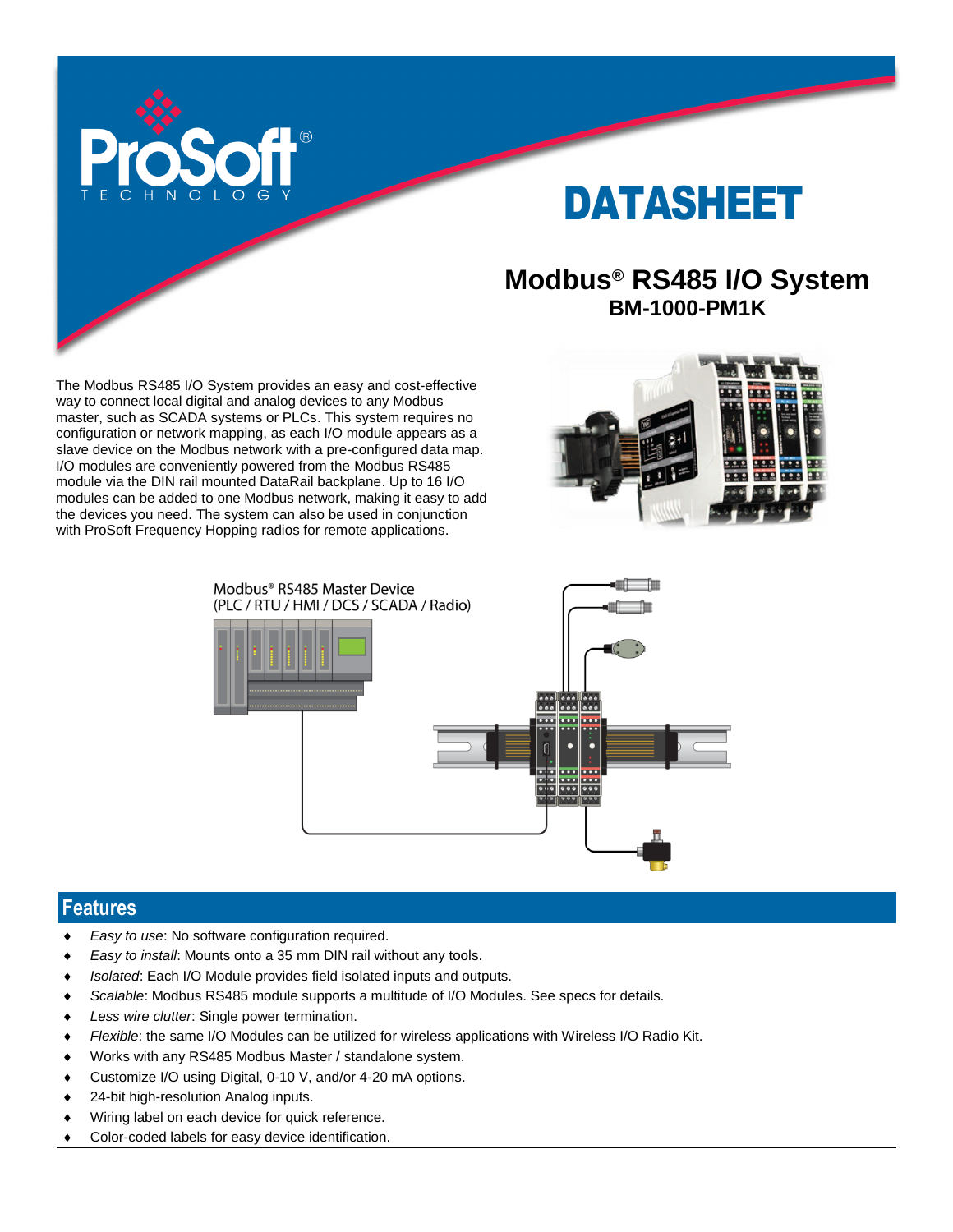# **Specifications**

#### **Hardware & System**

| <b>Specification</b>                   | <b>Description</b>                                                                        |
|----------------------------------------|-------------------------------------------------------------------------------------------|
| Unique Features                        | Works with any Modbus RS485 master device<br>No software configuration required           |
|                                        | Single point power termination                                                            |
| Maximum Network Capacity*              | Max capacity depends on I/O combination.<br>Power Budget Calculator http://psft.com/A7T   |
| I/O Module Slave ID Selection          | 16-Position rotary switch (+1 for Modbus slave ID)                                        |
| <b>DIN Rail Mounting Compatibility</b> | 35 mm x 7.5 mm DIN rail                                                                   |
| DataRail™ (Included w/ Kit)            | 6.1 in / 156 mm - Supports up to Exp. $+5x$ I/O<br>modules. Other lengths also available. |
| Auto-Detection of Modules              | Yes, via DataRail at power-up                                                             |
| DataRail Mounting Hardware             | 4-Claw attachment to 35 mm DIN rail with end<br>terminal bracket                          |
| <b>Built-In Mounting Hardware</b>      | Spring-loaded clip-on system                                                              |
| Wire Gauge                             | Solid / stranded (AWG) 28-12 gauge                                                        |
| Wire Rating                            | UL: 300 V RMS, 80 °C and 300 V, 105 °C<br>CSA: 300 V RMS, 105 °C                          |
| Warranty                               | 2-Year limited                                                                            |

\*When using more than a 5-Module Combination per system, use the Power Budget Calculator to determine maximum I/O Module capacity.

#### **Modbus RS485 Module**

| <b>Specification</b>               | <b>Description</b>                                  |
|------------------------------------|-----------------------------------------------------|
| <b>Baud Rate</b>                   | 9600 bits per second                                |
| Data Bits                          | 8                                                   |
| Parity / Stop Bits                 | None $/ 1$                                          |
| Modbus Slave Addressing            | Supports up to 16 addresses / I/O devices*          |
| Red LED (Left)                     | Power                                               |
| Green LED (Right)                  | USB-ready (For firmware update)                     |
| Supply Voltage Range               | 9 to 30 VDC $(\pm 5\%)$                             |
| <b>Reverse Polarity Protection</b> | Yes                                                 |
| <b>Power Consumption</b>           | Typical: 20 mA / Max: 24 mA @12 VDC                 |
| Packaging Dimensions (WxHxD)       | 5.5 x 10.1 x 2.8 in / 140 x 257 x 72 mm             |
| Net Dimensions (WxHxD)             | $0.7 \times 3.9 \times 4.5$ in / 17.5 x 99 x 114 mm |
| Packaging Weight                   | $0.8$ lbs / 363 g                                   |
| Net Weight                         | $0.3$ lbs / 136 g                                   |





#### **Where Automation Connects™**

#### **Global Distribution**

**ProSoft Technology® products are distributed and supported worldwide through a network of over 500 distributors in over 50 countries. Our knowledgeable distributors are familiar with your application needs. For a complete list of distributors, go to our web site at:**

**www.prosoft-technology.com**

# **Global Support**

**We are there for you**

**All ProSoft Technology products are backed with free technical support. Contact our worldwide Technical Support team directly by phone or email.**

## **Global Offices**

**We are where you are** 

**ProSoft Technology has regional offices worldwide available to help you with all your industrial application needs. If you need help choosing a ProSoft Technology solution for your particular application check out our contact information under distributor sales on the web site at:**

**www.prosoft-technology.com**

**Whether your application is large or small, our technical professionals are there to help you choose the right communication solution.**